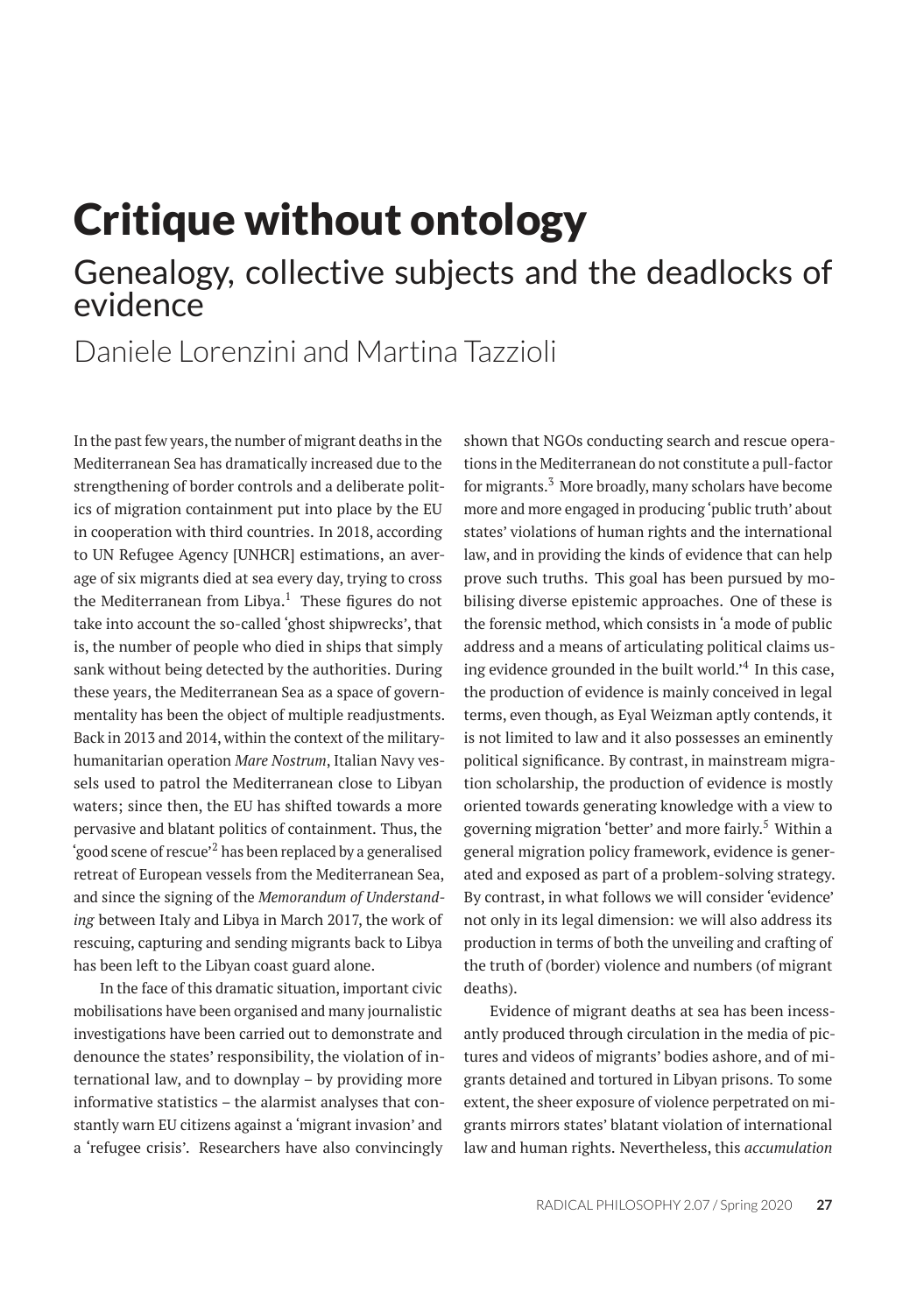*of evidence*, which is a consequence of the attempt to prove (and expose) the reality of brutal violence against migrants as well as the deadly effects of EU politics of migration containment, is neither limiting nor disrupting the constant rise of racism and xenophobia in Europe.<sup>6</sup> Europe is confronted with a situation that is properly *intolerable*, on both ethical and political grounds, yet most Europeans, with varying levels of regret or distaste, continue tacitly to tolerate it. We will return to Foucault's pertinent emphasis on 'the intolerable' in the penultimate section of this article.

The main aim of this article is to address this theoretical and practical impasse, and to ask, in the context that it continues to define: What is the role of critique today? What does it mean to produce critical knowledge about the aforementioned situation, and many others? Recent literature on post-truth and post-critique avoids finding the answer to these questions in a (new) normative definition of critique. Yet this scholarship generally conceives of the act of bringing evidence – not as something just to discover, but in the constructive sense of 'crafting' and 'building' – as the main ground on which to rely in order to elaborate effective 'critical' practices. More precisely, while it questions the accumulation of evidence as a theoretical and political goal, this literature nevertheless defends an epistemology that aims to augment reality and 'compose' as a way to go beyond a purely negative or debunking critique.

Although we do not want to deny the usefulness of evidence and of epistemic moves to bring evidence in certain contexts, we contend that this strategy alone is clearly insufficient and that it relies on an ontological and genealogical anxiety deriving from a fundamental misunderstanding of the operations of critique – and more specifically of critique as a debunking activity as it is conceived of by Nietzsche and Foucault. Our aim in this paper is to defend, develop and redeploy this specific, Nietzschean-Foucauldian mode of critique.<sup>7</sup> In fact, the idea that (debunking) critique is pointless and that it should be replaced by the task of bringing evidence, with a view to describing (and possibly denouncing) things as they are, risks, we argue, obscuring the crucial role that critique can still play in contemporary society as a movement of contestation of the regimes of truth that govern us – and of transformation of the truth-power-subjects nexus on which they rely.

fundamental dimensions of what we call the 'laborious work of critique': history, desubjugation and the creation of new collective subjects. Our argument proceeds as follows. First, we emphasise the problematic elision, in postcritical approaches, of the *history* of what is produced and presented as a 'truth' or a 'fact', and we question the way in which certain phenomena and subjects are transformed into 'problems' to be 'solved'. Second, we claim that, far from unveiling hidden truths, critique crucially entails disengaging from and refusing the effects of power in terms of subjection that stem from a given regime of truth – in other words, critique is conceived of here as a 'politics of desubjugation'. Third, we argue that critique is to be addressed specifically in its capacity to create new collective subjects and, at the same time, to problematise the production of a given category of subjects as the 'others' of critique. We conclude by gesturing towards two further points to be addressed in future inquiries: on the one hand, we contend that we should strive to attune critical interventions to the current movements of collective refusal; on the other, that building transversal alliances between EU citizens and those labelled as 'migrants' might prove to be crucial in the years to come.

To better define such a role, we address in turn three

#### **Ontological anxiety and genealogical critique**

In recent years, critique has been widely questioned for its purely negative, debunking or deconstructive nature. Indeed, instead of unmaking and subtracting, the role of humanities and social sciences – we are told – should be to provide us with tools to craft and build, or better, to *compose*. Commenting on Bruno Latour's 'Compositionist Manifesto',<sup>8</sup> Rita Felski argues that 'the idea of composition … speaks to the possibility of trying to compose a common world, even if this world can only be built out of many different parts.'<sup>9</sup> Focusing on composition instead of critique means evacuating 'the uninteresting question of what is constructed or not constructed' in order to raise 'the key question of whether something is well made or badly made.'<sup>10</sup> Similarly, Jonathan Luke Austin gestures towards composition as an epistemic and methodological move that allows one to retain the complexity of reality against critique conceived as sus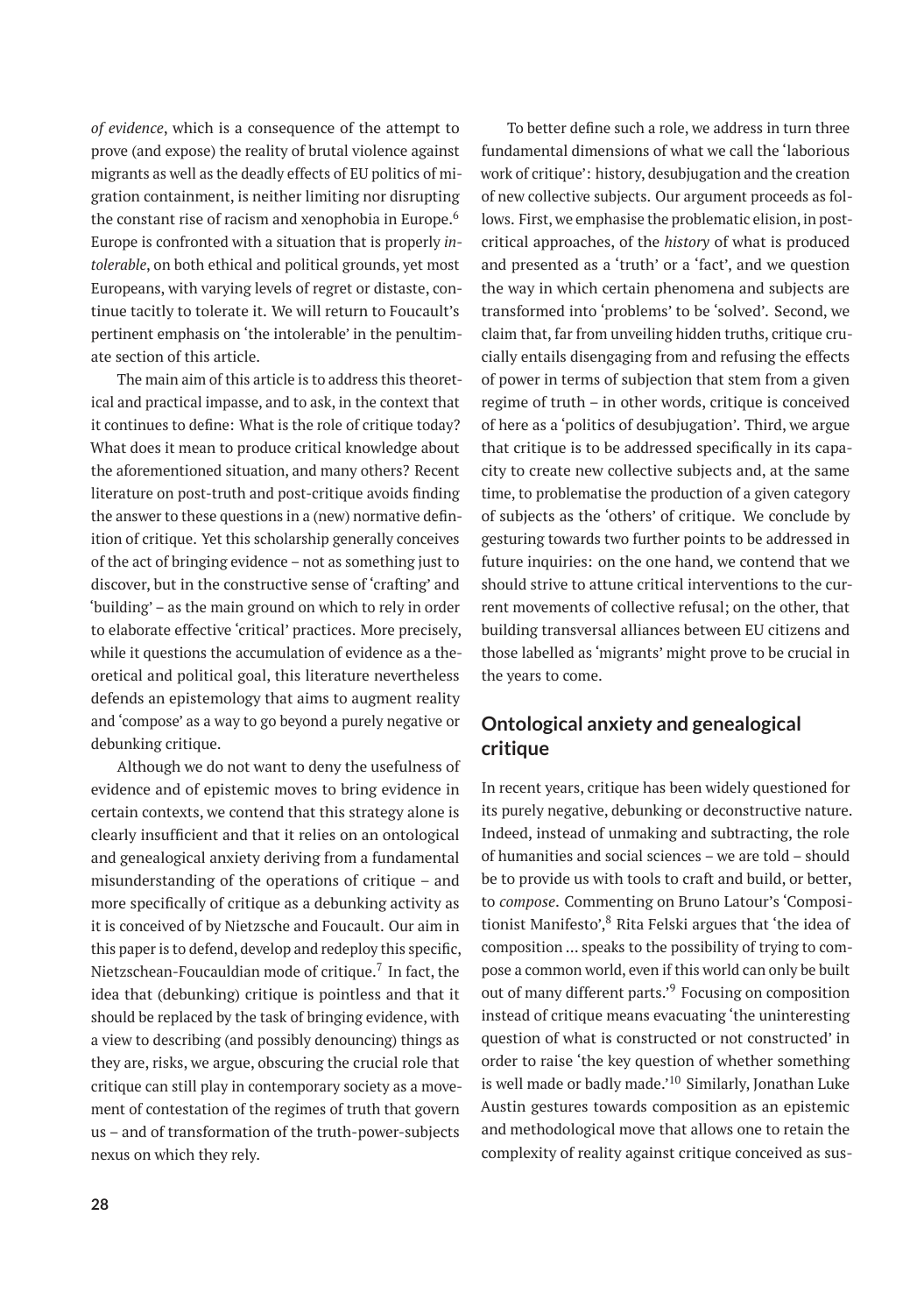picion and subtraction. $11$  More generally, partisans of post-critique such as Felski and Austin have convincingly challenged both a normative understanding of critique and a neo-positivist conception of evidence – understood as a move from secrecy to transparency, or as a way to 'unveil' what is hidden.

Nevertheless, these attacks on critique rely on what we could call an 'ontological anxiety': the fear that critique, by 'deconstructing and demystifying', will end up making things 'less real by underscoring their social constructedness' – thus leaving us with no solid ground on which to stand, 'however temporarily or tentatively'.<sup>12</sup> This ontological anxiety, we argue, is the correlate of what Amia Srinivasan calls 'genealogical anxiety'.<sup>13</sup> Indeed, in the past three or four decades, and drawing mostly from Nietzsche and Foucault, genealogy has been posited as a basis for social and political critique precisely insofar as it fosters anxiety as to the validity of our shared beliefs and practices.<sup>14</sup> In other words, genealogy has been used for debunking critical aims because it allows us to show that if a belief or practice emerged in a contingent, historical way – and which one did not? – we are justified in criticising or even abandoning it.<sup>15</sup>

In a time that so many are eager to define as one of 'post-truth',  $^{16}$  ontological and genealogical anxieties end up mutually fostering and reinforcing each other. Postmodernism, we are told, miserably failed – or it brilliantly succeeded, depending on the point of view. The idea that there is no objective truth, that every truth or fact can (and should) be debunked and criticised, has brought us straight to a situation in which it is no longer possible to distinguish truths from lies, in which populism is on the rise everywhere in the world, and nationalism and racism with it. $17$  Thus, Latour's claim that 'critique has run out of steam', and his argument about the conundrums of critical theory, $18$  have nurtured a wide interdisciplinary scholarship which includes anthropology, sociology, philosophy of science, international relations and critical security studies, among others. Critique, the argument goes, has been conceived as a move away from facts and a perpetual debunking of truths with a view to emphasising the historical and epistemological conditions that contributed to their production. However, 'the question was never to get away from facts but closer to them.'<sup>19</sup> Consequently, Latour argues, we should now turn our attention towards 'matters of concern' and 'transform

the critical urge in the ethos of someone who adds reality to matters of fact and not subtract reality from it.<sup>20</sup>

In order to get out of this vicious circle of (ontological and genealogical) anxieties and be able to concretely intervene in reality, humanities and social sciences – we are told – should concentrate on (and limit themselves to) the task of bringing evidence. Indeed, the injunction to 'get closer to facts' and 'add reality to matters of fact' is generally taken to mean that evidence is the only solid ground on which to rely in order to elaborate effective socio-political practices and fight against the proliferation of rhetorical speech and fake news. Politics has been defined as a struggle 'identifying the creation of new assemblies, or gathering empirical evidence for causal arguments.<sup>21</sup> This idea has become so widespread that 'fact-checking' is often presented as the most effective (and sometimes the only) critical intervention that scholars and journalists should aspire to make. For instance, in both the Italian press and the scholarly literature, the 'truth of numbers' and the 'reality of facts' have been largely mobilised to undermine the claims by the ex-Minister of the Interior, Matteo Salvini, about a supposed 'migrant invasion' taking place in Europe and to counter the widespread perception of a 'migrant threat'. $^{22}$ 

#### **Problematising 'post-critique'**

To a certain extent, all of the above is correct. Critique should not limit itself to negative, debunking or deconstructive tasks. Indeed, if, on the one hand, unpacking, undoing and problematising are the verbs of what we define here as the 'operations of critique', on the other hand, critique, as a practice, should also consist in enacting and opening up. In other words, critique should also be able to build and produce. Why then should we continue to call it 'critique'? Some prefer to herald the twenty-first century as an era of 'post-critique'.<sup>23</sup> After an epistemological critique preoccupied with defining the limits of our knowledge, as Kant defined it in his *Critique of Pure Reason*, and a genealogical critique occupied in debunking operations, as Nietzsche first conceived of it, the time has come – or so we are told – to do away with critique altogether and replace it with ontology. Indeed, although one can argue that 'the goal of post-critique is not to do away with critique, but to treat it simply as one language game among others',  $^{24}$  in this recent post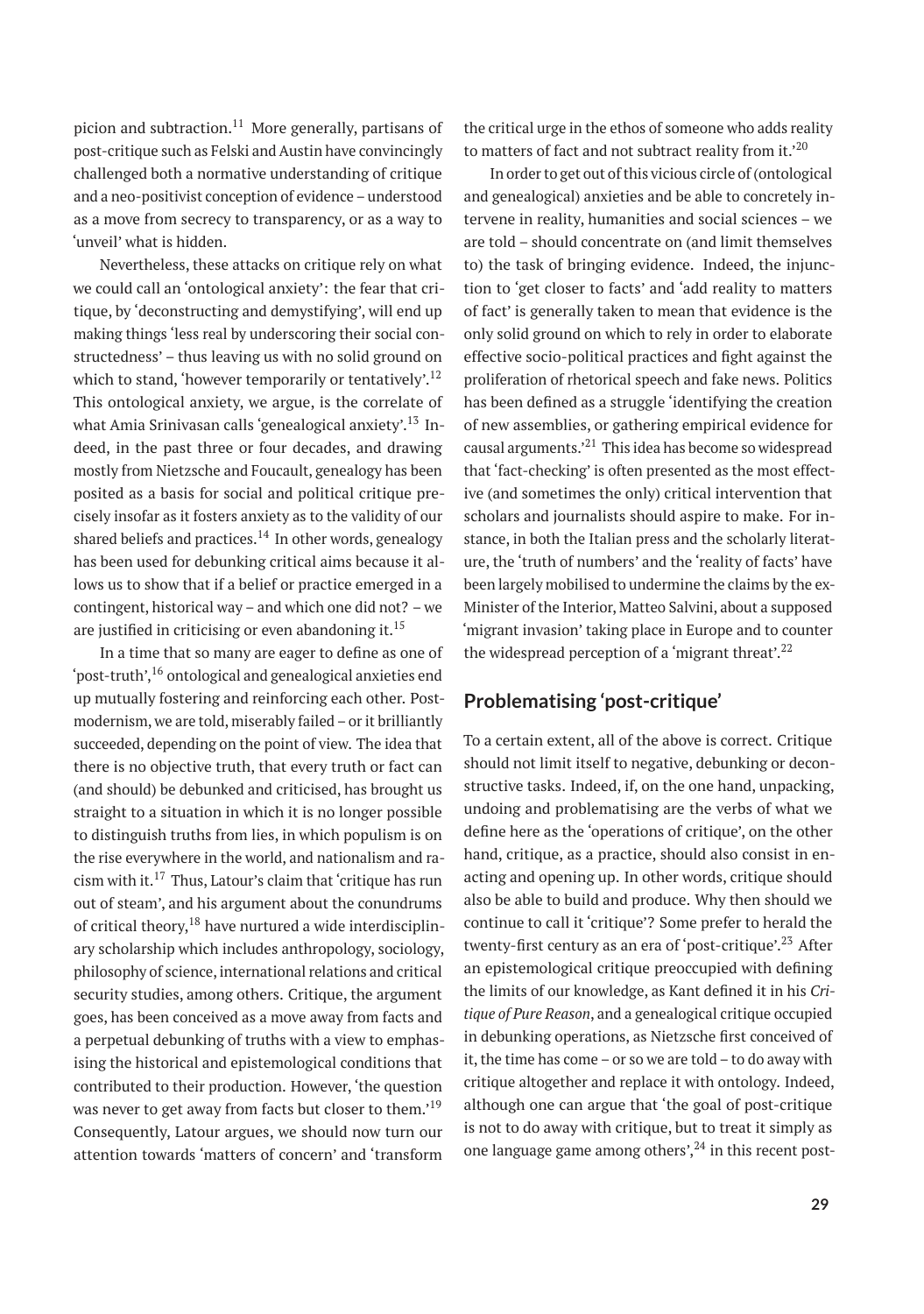crtical literature a critical attitude is de facto dismissed and reduced to a hermeneutics of suspicion and a series of acts of denunciation. We already conceded that the questioning of critique in this scholarship deserves to be taken seriously, as it exposes the limitations of critical analyses and interventions – as the Mediterranean migration context demonstrates – and helps to reconceive the very meaning and function of critique today. However, the debunking and productive aspects of critique should never be separated. We should thus reject the binary opposition between subtracting and adding reality, as well as the idea that we should do away with critique altogether. Critique and the production of subjectivity and new political spaces should be thought *together*.



Clearly, the act of bringing evidence alone is not enough to prove a case, let alone to make a political difference. Despite the well-intentioned efforts to gather evidence about Europe's scandalous treatment of migrants that we evoked above, according to the polls, Salvini has been gaining more and more support in the past year, and his party, the League, is now the most popular party in Italy. More generally, an increase in the supply of evidence does not seem to be able, in itself, to counter the rise of populism, nationalism and racism in Europe and all over the world. It is not even so sure that the problem is that we (supposedly) live in a 'post-truth' era. As Bernard Harcourt argues, there is no 'reliable evidence, one way

or the other, as to whether the strategic use of the posttruth and fake news arguments are effective political weapons.<sup>25</sup> In this respect, it is also worth mentioning Jacques Derrida's poignant 'History of the Lie'. Critically engaging with lies, he argues, actually pushes us to revisit our notion of truth as an object which is not given in advance, and to reconceive of it by opposing testimony to proof: 'The opposition veracity/lie is homogeneous with a testimonial problematic, and not at all with an epistemological one of true/false or of proof.'<sup>26</sup>

In other words, the problem is not to try to restore a utopian situation in which the truth would be able to impose its law on everybody solely because it is the truth.<sup>27</sup> The 'regime of truth' characterising the sociopolitical context, differently from the one characterising, for instance, logic or science, does not (and will never) function on the basis of the idea that it is enough to bring convincing evidence supporting a given conclusion in order for everybody to accept it as true.<sup>28</sup> The problem is rather to be aware that there is a multiplicity of different regimes of truth, that is, of ways in which the relations between the manifestation of the truth, the exercise of power in the form of the 'government' of human beings and the constitution of the subject are organised in our society.<sup>29</sup> It is therefore crucial to produce critical knowledge of these regimes of truth – such as the regime of truth associated to the government of migration – which not only tells us how they function, but also opens up the possibility to transform the nexus truth-power-subjects that supports them. These three dimensions being separable only in theory, and never in practice, a critical intervention limiting itself only to one of them – in the hope, to take the case discussed here, that bringing facts and truths would be enough to change the relations of power in place, and the ways in which the subjects are constituted (and subjugated) – is inevitably condemned to fail.

To argue with Foucault that no truth can be manifested independent of a given regime of truth, and therefore independent of a given set of power relations and forms of subjection/subjectivation does not entail, however, the conclusion that truth does not exist. On the contrary, truth is literally everywhere and plays a crucial role in almost every aspect of our life. But truth is always *situated* – that is, it has no intrinsic 'force' allowing it to impose itself to everybody or in every possible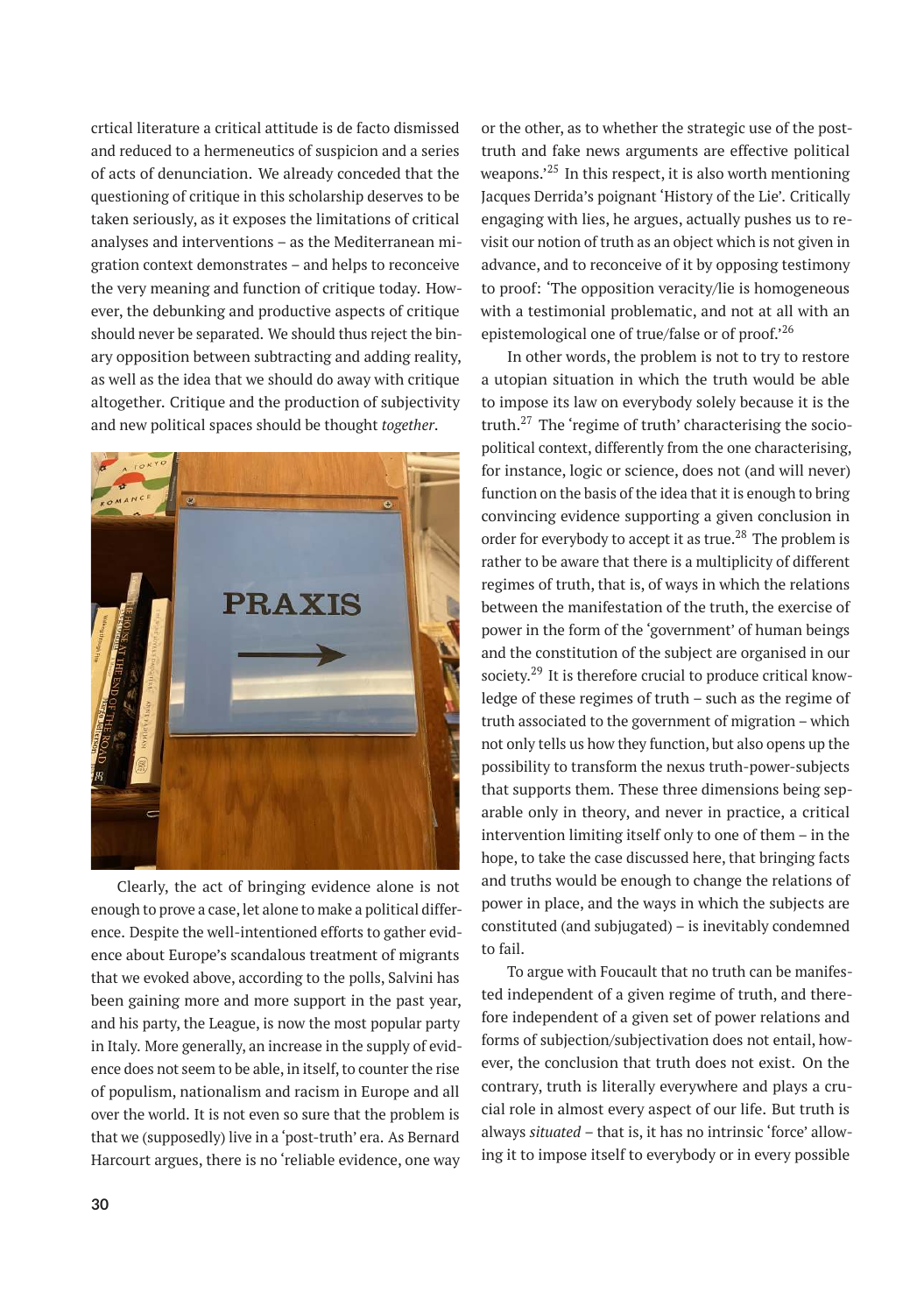circumstance.<sup>30</sup> Donna Haraway has notably proposed a feminist account of objectivity in terms of situatedness and partiality, adding that, however, partiality as such is not enough: it should be coupled with constant critical investigation. $31$  Bringing evidence, stating the facts, demonstrating the truth – all these moves can, and should, be part of a critical intervention. But the idea that they are enough in and of themselves is an illusion: truth is not the Truth of critique.

#### **The laborious work of critique**

Critique is questioned today for both theoretical and political reasons. We should add to this the appropriation (and capitalisation) of critique by the neoliberal academy – which, despite appearances, contributes to making any genuine practice of critique even harder. Being critical, producing critical knowledge, elaborating critical analyses, far from being presented and perceived by Western universities as uncomfortable and potentially threatening tasks, have become both a sort of (neoliberal) injunction and a 'brand'. From this perspective, the impact-driven approach that dominates today's academy is not far from the quest for evidence and the resulting neutralisation of critique that aims to augment and intervene in, or impact upon, reality. Impact, we are told, 'remains the ultimate test of the usefulness of the critical approach.'<sup>32</sup> Does this mean that any possible space for critique, and for its desubjugating and transformative effects, has been irremediably closed off?

Here, we would like to echo Wendy Brown's considerations on the supposedly anachronistic character of critique. In contemporary society, she argues, we witness 'a common conservative and moralising rejection of critique as untimely': 'It is not the time', we are told. $33$ However, it is precisely this untimeliness that renders critique a crucial epistemological and political task. Indeed, critique does not consist in

making flamboyant interventions, or staging irreverent protests, but rather [in] contest[ing] the very senses of time invoked to declare critique untimely. If the charge of untimeliness inevitably also fixes time, then disrupting this fixity is crucial to keeping the times from closing in on us. It is a way of reclaiming the present from the conservative hold on it that is borne by the charge of untimeliness.<sup>34</sup>

To defend the untimeliness of critique both from those who want to do away with critique, or who treat it as a mere 'language game', $35$  and from those who conceive of critique as nothing more than a brand, we will address in turn the three main dimensions that lie at the heart of what we call the 'laborious work of critique': history, desubjugation and the creation of new collective subjects. Our aim is to show that critique rarely stems from an isolated act or the simple gesture of bringing evidence to support the truth of a charge or claim. On the contrary, it almost always requires work over an unspecified period of time and an acceptance of the lack of stable epistemological and political grounds. In this specific sense, we argue, critique has not yet run out of steam.

Let us consider again the case of migration. From what we argued above, it follows that it is paramount to pay attention to the simultaneous processes of redefinition and recrafting of violence as well as of infringement of the law. If, by letting migrants die, states have overtly violated the international law of the sea on many occasions, they have also enacted legal artifices in order not to be held responsible. For instance, instead of undertaking push-back operations on the high seas, EU member states paid the Libyan coast guard to bring the migrants back to Libya. Indeed, conflicting jurisdictional regimes enable states 'to simultaneously extend their sovereign privileges through forms of mobile government and elude the responsibilities that come with it.<sup>'36</sup> Consequently, as Judith Butler points out,

when law becomes the instrument of violence and administrative power becomes its own form of quasi-legal or extra-legal violence, then the problem is not just the death-dealing power of the sovereign. … In the Mediterranean, it is precisely through the invocation of sovereignty that international obligations are abandoned and calls for assistance refused.<sup>37</sup>

The blatant exposure of violence and its justification through sovereignty and law are not in contradiction: they take place jointly and reinforce each other. Reconceiving of critique today requires taking into account the problematic nature of the indefinite accumulation of evidence vis-à-vis the growing exposure of violence in the absence of an impartial third party that could bring justice. What kind of critical knowledge would be able to disrupt the normalisation and the threshold of accept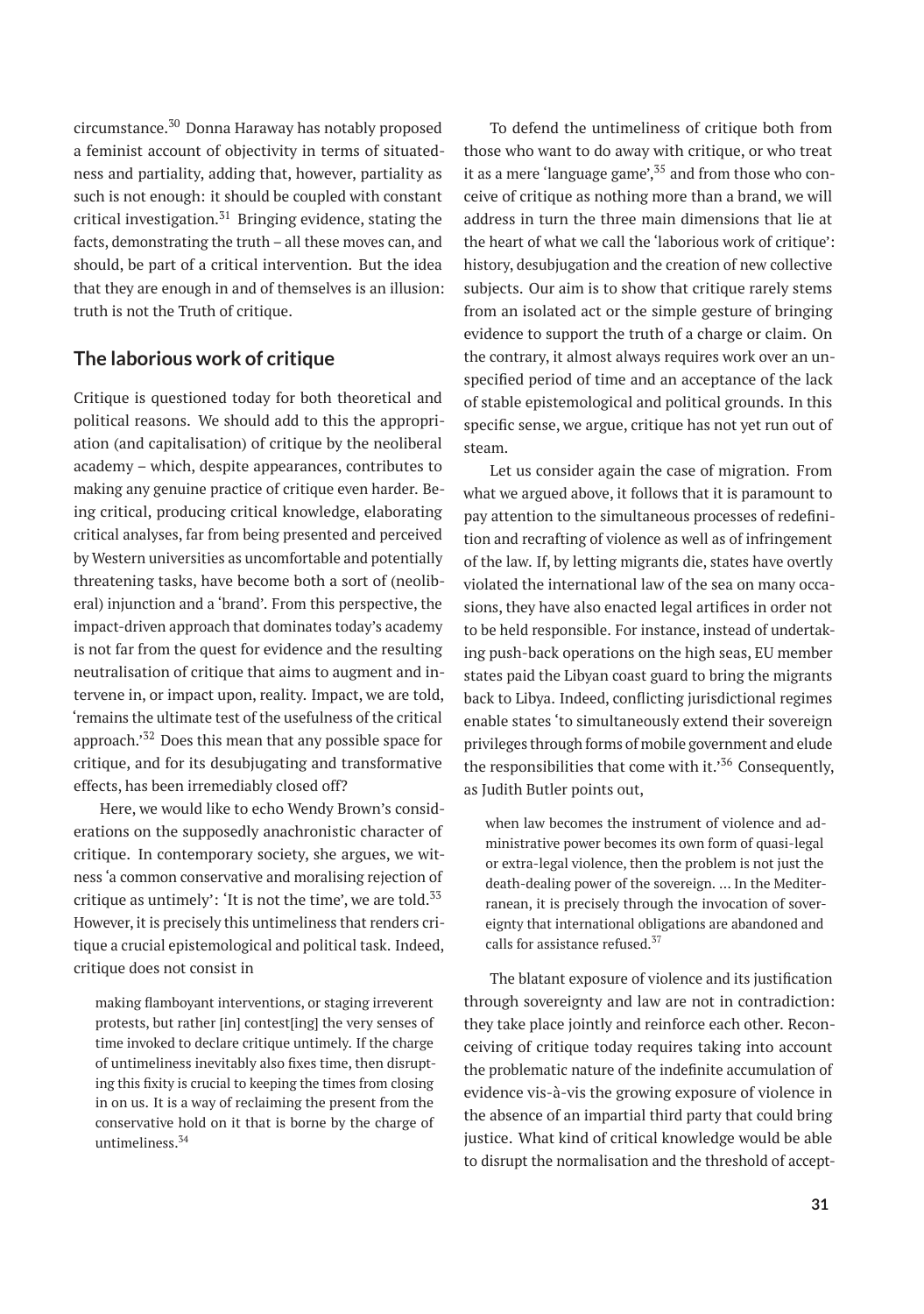ance of migrants' deaths? What forms of critical practice would succeed in countering the saturation of the political space and discourse generated by the proliferation of images of migrants' suffering? While we do not want to dismiss nor downplay the theoretical and political deadlocks of critique, we would like to embrace this disquiet and think through it. Our goal is not to 'rescue' critique as such, nor to advance a normative definition of critique that would be valid once and for all. Instead, we aim to emphasise a series of *practices of critique* as interventions in the present driven by moves of desubjugation resulting in the creation of new collective subjects, as well as by the questioning of accepted conceptual frameworks through which objects and problems are crafted.

#### **Bringing in history**

In discussing the current impasses of critique, the first question to ask is: What do we mean by intervening in the present? What does 'intervention' stand for here? This question is inextricably linked to the first crucial dimension of the laborious work of critique – history – but remains almost completely unaddressed in much of the existing scholarship.

Feminist historian Joan Wallach Scott can help us think the pitfalls of evidence and of equating critical intervention with the simple move of bringing evidence to support a claim. When discussing historical approaches that promote the subjects' experience as the ultimate, solid ground on which historical knowledge should rely, Scott criticises the claims to transparency and visibility underpinning this methodological move: the 'metaphor of visibility as literal transparency',  $38$  she argues, fails to account for the 'constructed nature of experience' and 'precludes critical examination of the workings of the ideological system itself, its categories of representation (homosexual/heterosexual, man/woman, black- /white as fixed immutable identities), its premises about what these categories mean and how they operate, and of its notions of subjects, origin, and cause.<sup>39</sup> Similarly, Carlo Ginzburg's seminal work allows us to problematise the quest for evidence by showing that the production of truth cannot be detached from the obstacles encountered by the historian in the research process, nor from the way in which she chooses to narrate 'facts'.<sup>40</sup>

Building on Scott and Ginzburg, it is possible to em-

phasise the problematic elision of the *history* of what is produced and presented as a 'truth' or a 'fact' which sustains post-critical approaches focusing exclusively on the quest for evidence. By contrast, bringing history into critical practices allows us to avoid the 'trap of presentism'<sup>41</sup> which is at the core of problem-solving analyses and imposes on us a specific and monolithic temporality – one that is often conceived in terms of 'crisis'. As Janet Roitman aptly remarks, drawing on the work of Reinhart Koselleck, the notion of crisis 'is always in articulation with the notion of critique', and 'conversely, this involves that critique itself is framed according to the political grammar of the crisis and of crisis moments.'<sup>42</sup> Indeed, if we think about migration, the current practices of critique are structured around and against the taken-for-granted background of the so-called 'refugee crisis' – either by asking how to 'solve' such a crisis or by denouncing the way states address it. By contrast, we argue that it is paramount to develop practices of critique that are detached from the crisis-script, and to avoid the reproduction of the crisis-narrative through our critical knowledge production, thus opening the analysis to multiple and fragmented temporalities. $43$  This also allows us to do justice to the 'precarious and fragile history', characterised by a 'confluence of encounters and chances', in the course of which 'the things which seem most evident to us are ... formed.'44

Thus, instead of engaging in a normative understanding of critique and providing a new definition of it, we suggest focusing on a questioning of the ways in which certain phenomena and subjects are transformed into 'problems' to be 'solved'. For instance, the crafting of migration as an object of government, even by those who aim to challenge repressive state policies and border closures, necessarily entails a very specific – and problematic – framing of critique: critical interventions de facto end up relying on and taking for granted the nexus between migration and governmentality, instead of questioning it as their first move. By bringing history into critical practices, we aim to problematise not only what is presented as a 'truth' or a 'fact', but also (and in the first place) what is presented as a 'problem' with a view to addressing it according to a problem-solving logic. This obviously entails unsettling and refusing the current modes of defining and crafting 'problems'. Yet the job of critique does not stop there. Indeed, critique should also elab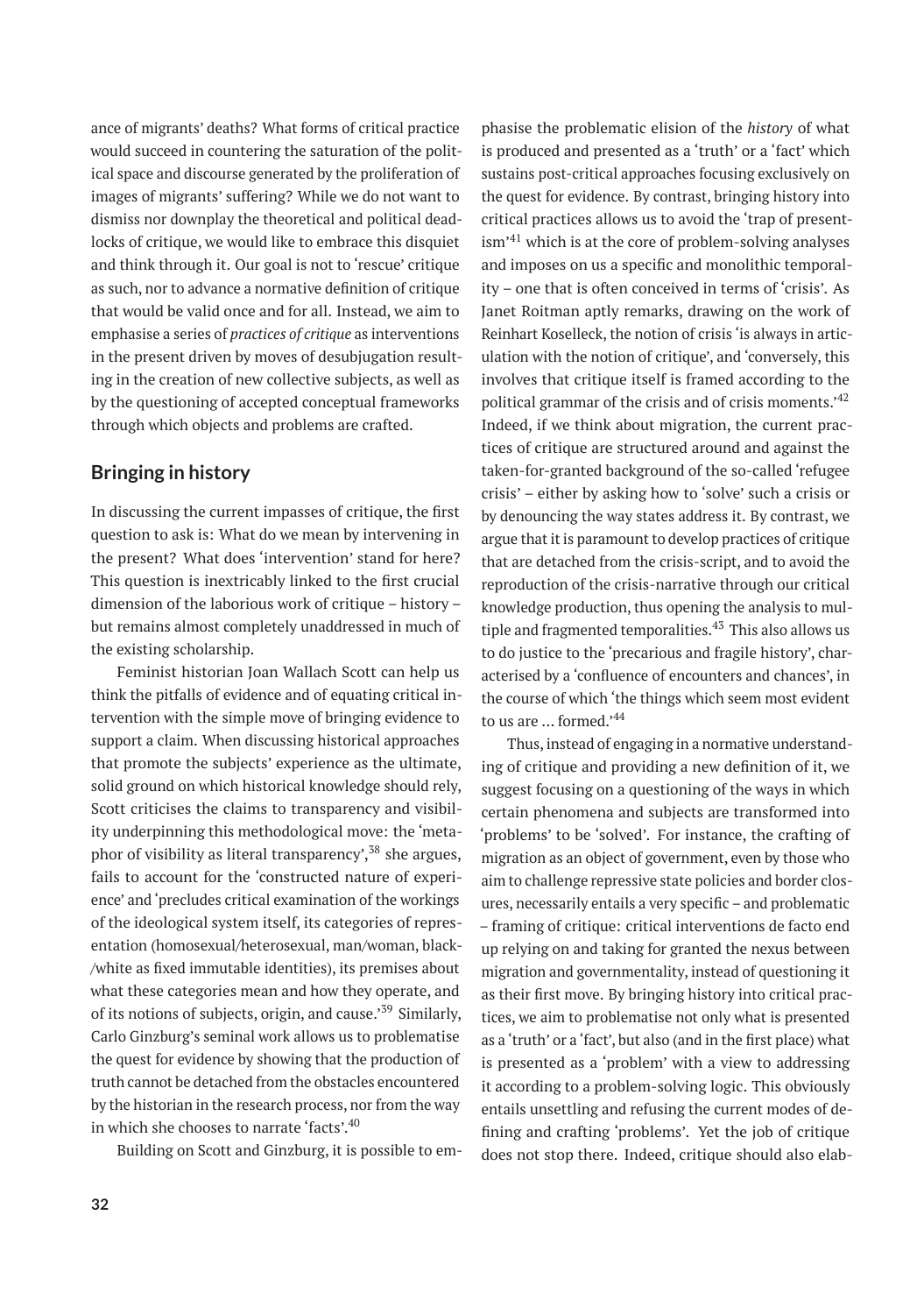orate new strategies to address specific phenomena and events by reverberating them into the realm of politics with a view to problematising its boundaries, its grammar and its exclusionary mechanisms. Here, we echo Foucault's definition of *problematisation* as the

development of a domain of acts, practices and thoughts that seem … to pose problem for politics. For example, I don't think that in regard to madness and mental illness there is any 'politics' that can contain the just and definitive solution. But I think that in madness, in derangement, in behaviour problems, there are reasons for questioning politics.<sup>45</sup>

However, as mentioned above, problematisation should also be extended towards a questioning of what we mean by 'problems' and used to resist the collapse of 'problems' into problem-solving strategies.<sup>46</sup> Indeed, when these two overlap, critique ends up being equated to the mere gesture of bringing evidence and thus turned into a neo-positivist approach. By contrast, problematisation, as we conceive of it drawing on Foucault, consists in constantly questioning the acceptability of current regimes of truth and engaging in *transformative* – and not solution-based – practices. It entails the epistemologicalpolitical task of unpacking what is deemed to be a 'problem', and it mobilises specific subjects and events in order to question the mechanisms of subjugation at play in our society. Thus, problematising critique rejects all the approaches that focus solely on the act of bringing evidence while leaving untouched the framing of – and the objectivation of phenomena and subjects as – 'problems'. Without a prior work of problematisation, we argue, any augmentation of reality risks doing nothing but intensifying the existing power relations.

In *Reassembling the Social*, Latour argues for 'deployment' against critique, $47$  claiming that 'sticking to the description protects against the transmission of explanations' and that 'to deploy simply means that … the number of actors might be increased; the range of agencies making the actors act might be expanded; the number of objects active in stabilising groups and agencies might be multiplied.<sup>48</sup> Hence, deployment and description are presented by Latour as weapons in the struggle against what he calls a 'deficit in reality'.<sup>49</sup> Yet augmenting reality and multiplying connections do not, in and of themselves, equip us with analytical, political and ethical tools for refusing and disengaging from mechanisms of dom-

ination and forms of subjection. As Foucault argues, a genuine critical intervention in the present 'does not consist in a simple characterisation of what we are but, instead – by following lines of fragility in the present – in managing to grasp why and how that which is might no longer be that which is.<sup>50</sup> Consequently, he concludes, 'any description must always be made in accordance with these kinds of virtual fracture which open up the space of freedom understood as a space of concrete freedom, that is, of possible transformation.'<sup>51</sup>

As we show below, this becomes even more glaring when addressing phenomena that add a further layer to critique and problematisation, namely, what we call the 'others' of critique (in our case, those labelled and racialised as 'migrants'), thus pushing us to reconceive of the collective subjects of critical interventions. In particular, claims for an 'applied critique' aiming at '*designing*, *crafting*, *building* and *distributing* concrete things'<sup>52</sup> risk leading to a mere problem-solving approach, as they consider the 'deficit in reality' as the main or even the only obstacle to overcome, while disregarding the question of desubjugation. Hence, if we cannot but approve of the fact that Foucault's non-normative definition of critique is widely mobilised in current post-critical approaches, we argue that their fundamental methodological move – reassembling critique and critical interventions as 'action'– ultimately risks neutralising the political purchase of his analyses by getting rid of the crucial nexus between critique, desubjugation and the politics of truth.

#### **Politics of desubjugation**

Latour's famous 'critique of critique', or better, as he corrects himself, his claim for a 'critique acquired secondhand – so to speak – and put to a different use',  $53$  hints at a concept of critique as a movement of unveiling and making visible what is hidden. Critique would thus enable us to see the true reality obfuscated by ideology: 'With critique, you may debunk, reveal, unveil, but only as long as you establish … a privileged access to the world of reality behind the veils of appearances.'<sup>54</sup> Such a concept of critique is actually very different from Foucault's definition of critique, or of 'critical attitude' as 'the art of not being governed like that and at that cost … the art of not being governed quite so much.'<sup>55</sup> More precisely, for Foucault, critique can never be detached from a movement of de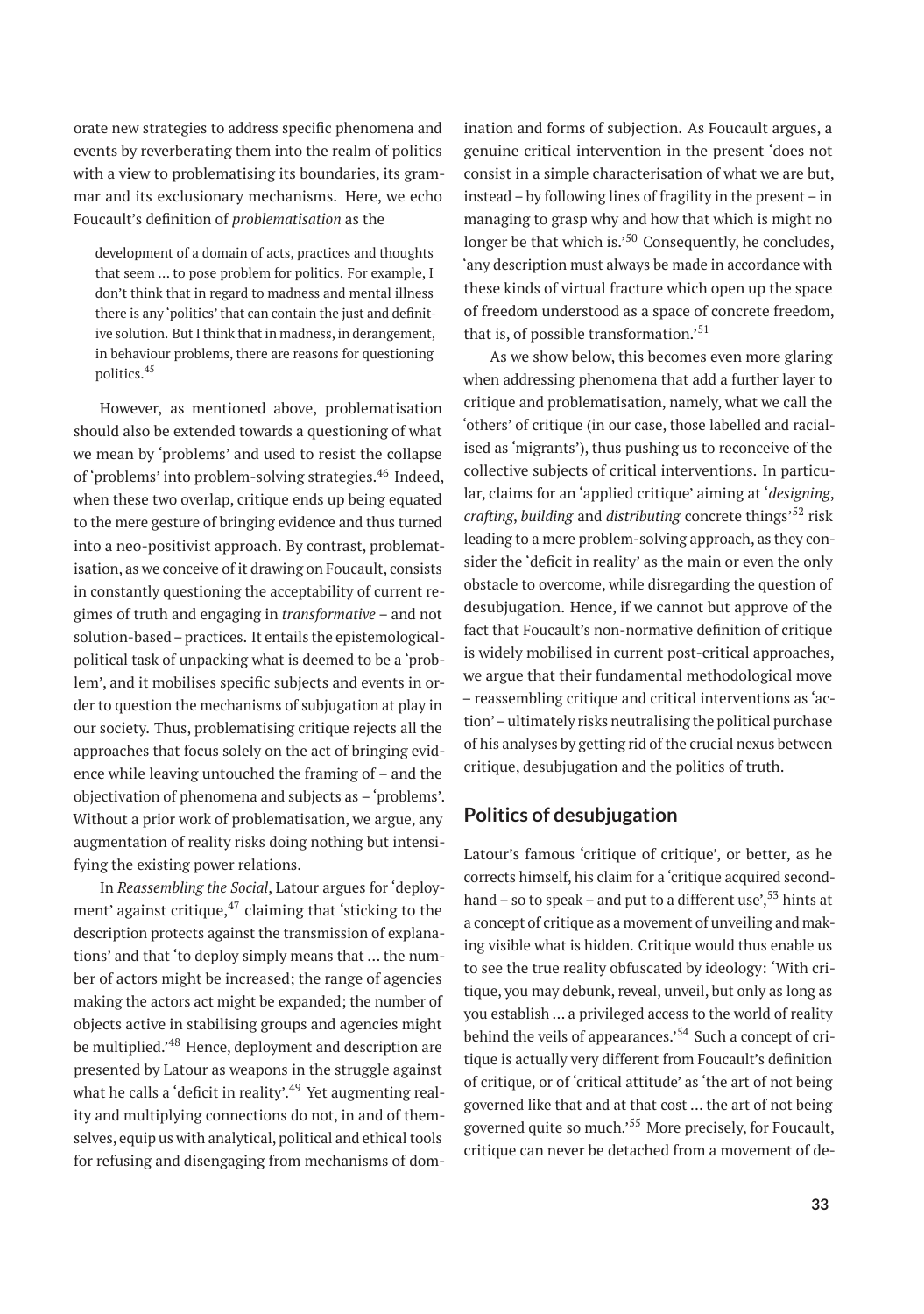subjugation: 'the movement by which the subject gives himself the right to question truth on its effects of power and question power on its discourses of truth', thus attempting to produce his or her own desubjugation 'in the context of what we could call … the politics of truth.'<sup>56</sup> Far from unveiling hidden truths, the critical attitude entails, then, disengaging from and refusing the subjugating effects of power which stem from a given regime of truth.<sup>57</sup> This constitutes the second main dimension of what we call here the laborious work of critique.

What we want to emphasise and put at the heart of our analysis is precisely the fundamental connection between critique and practices of desubjugation. In addition to informing critique in political terms, this connection qualifies the political relevance of critique in specific ways, as Linda Zerilli has recently observed, arguing that critique as a '*politics* of desubjugation' should not conceive of the latter as a purely individual act of the will, but (also) as a collective experience.<sup>58</sup> Indeed, desubjugation does not mean negative subtraction. In recent years, some feminist writers have foregrounded the centrality of desubjugation as a mode of *active refusal* that defines and enacts critique.<sup>59</sup> In this literature, following Foucault, critique is thus conceived as an activity that involves transformative practices: 'The critique of what we are is at one and the same time the historical analysis of the limits that are imposed on us and an experiment with the possibility of going beyond them.'<sup>60</sup> If the core of critique is constituted by a series of practices of desubjugation, the subjects themselves cannot but be incessantly transformed through the critical activity.

This element of desubjugation is crucial for genealogical critique as well. Indeed, for both Nietzsche and Foucault, debunking beliefs and values is, first and foremost, a debunking of the subject. $61$  In other words, genealogy is relevant for our account of critique insofar as it focuses on 'the emergence and transformations of forms of subjectivity related to power', with a view to questioning the latter and open up the possibility of future transformations. $^{62}$  By contrast, in coming to grips with the limitations of critique, post-critical approaches have generally elided the question of the subject(s) of critique and expunged desubjugation, refusal and resistance from the politics of truth. While questioning a normative understanding of critique, these approaches ultimately re-propose an a-historicised conception of subjectivity. Moreover, they seem more interested in freeing 'the matters of fact from their reduction by "Nature"' and in liberating 'objects and things from their "explanation" by society'<sup>63</sup> than in creating new possibilities for *subjects'* practices of freedom.



Consequently, it is crucial, we argue, to resist this move and, instead of refusing the debunking aspects of critique (as suggested by post-critical scholars), emphasise – with Nietzsche and Foucault – that debunking operations should concern first and foremost subjects themselves. Critique can be effective only if it does *not* leave its subjects untouched: far from removing the solid ground under the feet of given and fixed subjects, critique proceeds by transforming the subjects themselves and their way of thinking and being. Thus, the laborious work of critique cannot be reduced to moments of pure debunking, of simple desubjugation and refusal. As mentioned above, its effects are transformative in a *positive* sense: critique, as we conceive of it, is creative of new modes of subjectivation. However, moving beyond Foucault, who never systematically conceptualised notions of collective action and resistance, we contend that these effects of critique should be explored specifically in relation to their capacity to create new *collective* subjects.

#### **The 'we's and the 'others' of critique**

Critique is always situated and requires an analysis of the specificities of the present, of what makes it different from the past. Therefore, the current social and political situation pushes us to ask: How should we reconceive of critical knowledge and practices in order to address the features of the present in which we live? In order to answer this question, not only do we have to take seriously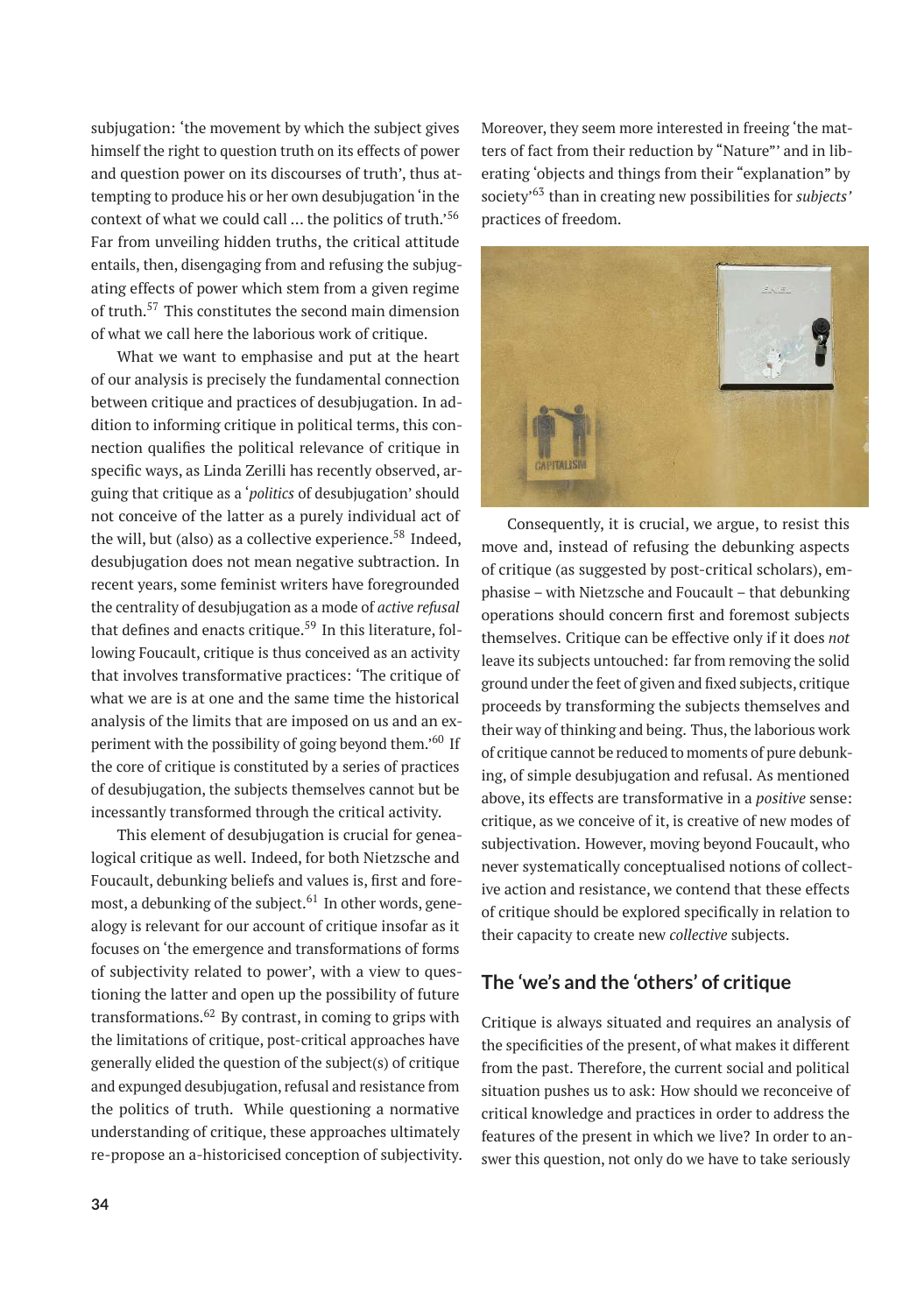the conundrums of critique emphasised in the scholarly debate discussed above. We must also deal with the new power dynamics and forms of violence currently at play. Thus, when mobilising authors such as Foucault, Scott or Butler, we do not want to suggest that their ideas could or should be directly 'transposed' into our present to legitimise and defend the use of critique. On the contrary, these authors are helpful precisely because they insist on the need to constantly reconceive of critique in the light of specific configurations of power relations, new modes of subjection and, we contend, different *subjects of critique*. If we think of the Mediterranean context, it is clear – albeit rarely remarked – that the production of critical knowledge and the elaboration of critical practices should not be detached from the question of the 'we' or the collective subjects of critique: Who are the subjects of critique in this case? And how does the 'we' engaged in a critical intervention relate to what we call here the 'others' of critique, that is, the migrants who are left dying at sea?

As Butler points out, the question "'what are we to do?" presupposes that the "we" has been formed and that it is known, that its action is possible, and the field in which it might act is delimited.<sup> $64$ </sup> By contrast, the 'we', or, better, the 'we's that critique should contribute to the creation of are not predetermined nor stable; they are never defined once and for all, but fluid, heterogeneous, multiple and structurally open. Foucault famously claims that the main (political) problem is 'to make the *future* formation of a "we" possible' (a 'we' that 'would also be likely to form a community of action'), because 'the "we" must not be previous to the question; it can only be the result – and the necessarily temporary result – of the question.'<sup>65</sup> Thus, far from being a purely negative or debunking endeavour, critique necessarily entails a creative process of 'we-making'.<sup>66</sup> This is the third main dimension that lie at the heart of the laborious work of critique.

Our focus on the Mediterranean scene of death pushes us to further problematise the nexus between critique, desubjugation and we-making. Indeed, the subjects of critique, that is, those who elaborate critical interventions, are not in this case directly affected by the deadly politics of migration containment. 'We' – EU citizens, scholars, human rights activists or journalists – criticise state policies and police measures, the violations

of international law, as well as the unjust laws through which individuals labelled and racialised as 'migrants' are left dying in the Mediterranean and at other borders of Europe.<sup>67</sup> As we argued above, desubjugation might in fact be conceived as a refusal of the policies that states implement (a refusal to be complicit with them), or it might take the form of a radical questioning and ultimate nonacceptance of the narratives about the so-called 'refugee crisis' and of the 'minimalistic biopolitics'<sup>68</sup> centred on migrants as 'black' bodies to be rescued. Yet this does not exempt us from asking: What about the 'others' of critique? What about those in whose name 'we' give voice to *our* critique of the EU's politics?<sup>69</sup>

In this case, as in many others, one cannot raise the question of critique without addressing at the same time the issue of the desubjugation of the subjects of critique *and* of the 'others' of critique – the migrants. Ultimately, we concur with Judith Revel in thinking that the 'questioning of the present state of things which can produce an interruption concerns not only our knowledges and our practices; it also immediately includes the question of the subject-form itself in its collective inflection ("we"), namely, also in its political dimension.<sup>70</sup> However, the focus on migration highlights that the question of the constitution of a 'we' as the outcome of the practices of critique is inextricably connected to that of the 'subjects-objects' of critique who, in this case, do not speak. By this, we do not mean to deny migrants' agency or the reality (and strategic importance) of their multiple struggles constantly forcing state authorities to invent new strategies of capture. But since we are specifically addressing the production of critical discourses on and contestations of migration policies, as well as the analyses currently developed about migrants' deaths at sea, we find it necessary and urgent to ask: How would it be possible to craft a 'we' (of critique) without foreclosing other potential 'we's and, at the same time, without transforming migrants into mere objects of 'our' critical discourse on border violence?<sup>71</sup>

Our tentative answer is that the current problematisation of critique should be taken as an invaluable occasion to problematise and recraft the 'we's of critique as well. For instance, when questioning deadly migration policies, the 'we' that is implicitly assumed echoes the 'we, citizens of Europe', $72$  and thus de facto corroborates a Euro-centric and Euro-driven approach to migration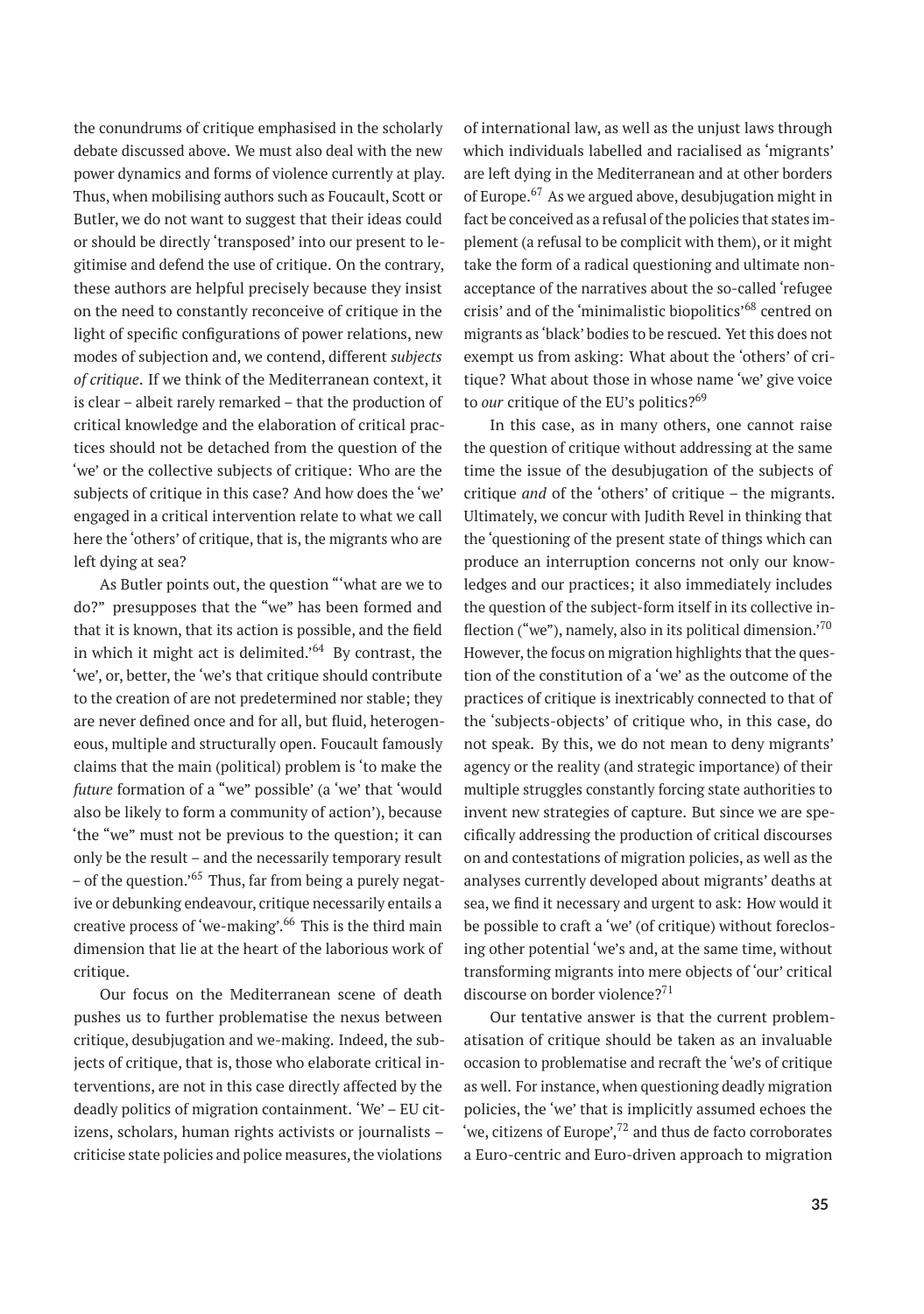– which is too often presented as a strictly 'European question'.<sup>73</sup> Instead, we argue that critique should be conceived and practiced as an experimental terrain for the creation of *other* collective subjects, of different and plural 'we's<sup>74</sup> More concretely, it is crucial to emphasise that, in the European public debate, opposition to the EU's deadly politics of migration containment is often shaped in a way that ignores the presence of active citizen mobilisations on the Southern and Eastern shores of the Mediterranean Sea. However, while in Europe grassroots organisations were actively trying to counter the states' retreat from search and rescue operations, in Tunisia fishermen were saving migrants who were about to drown in their attempt to reach Italy. Tunisian fishermen, much like many EU citizens who provided infrastructure to support migrants across Europe, have been systematically criminalised and accused by state authorities of smuggling migrants to Italy.<sup>75</sup> This is why we argue that building Mediterranean transversal connections is a crucial aspect of the laborious work of critique.

The question of how and for which purposes one is to produce a critical discourse on existing mechanisms of domination and, at the same time, of how to connect this discourse to concrete political practices, was at the heart of the activities of the *Groupe d'information sur les prisons* (GIP) at the beginning of the 1970s.<sup>76</sup> In that case, the elaboration of a critical intervention (questioning the institution of the prison) was tightly linked to what Foucault calls 'the intolerable' and the will not to accept it anymore. The intolerable stands at the crossroads of ethics and politics. It entails a movement of refusal, and emphasises the unacceptability of the mechanisms of domination:

The prison should no longer be left in peace, nowhere. … Let what is intolerable – imposed, as it is, by force and by silence – cease to be accepted. We do not develop our inquiry in order to accumulate knowledge, but to intensify our intolerance and make it an active intolerance.<sup>77</sup>

Yet it is important to emphasise the *collective* dimension of the intolerable that Foucault and the GIP gesture towards, claiming that 'we have to transform individual experience into collective knowledge; that is to say, into political knowledge.'<sup>78</sup> Hence, the production of the intolerable and its unacceptability should be clearly distinguished from (political) emotions such as resentment or indignation. Indeed, far from being purely negative,

the intolerable is essentially connected to the positive triggering of practices of resistance. In this sense, the emergence of a (temporary) 'we' of critique is always linked to the production of a *common* intolerable, and the will to challenge the asymmetries between the subjects of critique and the 'others' of critique.

#### **Conclusion**

In 'History-Writing as Critique', Scott claims that critique should not be confused with 'an endorsement of objectivity'.<sup>79</sup> Critique, she argues, building on Foucault, entails destabilising accepted norms and retracing the historical and political conditions through which specific power dynamics became naturalised, with a view to engaging in transformative socio-political practices. Indeed, according to Scott, critique is predicated upon an ethical commitment which, far from defining in advance the political outcomes of one's actions and the evidence one has to bring, consists in 'staying open to the future.'<sup>80</sup> However, this structural openness should be combined with discursive and non-discursive practices actively oriented at de-objectifying and de-racialising the 'others' of critique, and at creating new 'we's – different from the taken-for-granted subjects of critique. As Claudia Aradau contends, critique 'builds upon an understanding of what produces differences and inequalities, power asymmetries, violence and injustice.'<sup>81</sup> In this sense, it 'can be a site of politics' – at least so long as it challenges the production of degrees and'categories of being human and non-human', $82$  subject and object.

By warning against the quest for evidence in the humanities and social sciences, and arguing for the need to reconceive of critique, its subjects and its 'others', we have taken seriously the conundrums of critique that post-critical scholars have recently emphasised. But instead of advancing a new normative definition of critique, we insist on the crucial role that practices of desubjugation play in relation to any critical intervention within the context of what Foucault calls a politics of truth. Moreover, we have sought to draw attention to the current practices of knowledge-production and questioned the ways in which these craft 'critical' discourses or present themselves as 'critical'. In a time during which, when dealing with sheer border violence, there seem to be 'no tribunals to address', <sup>83</sup> critique is not an anachron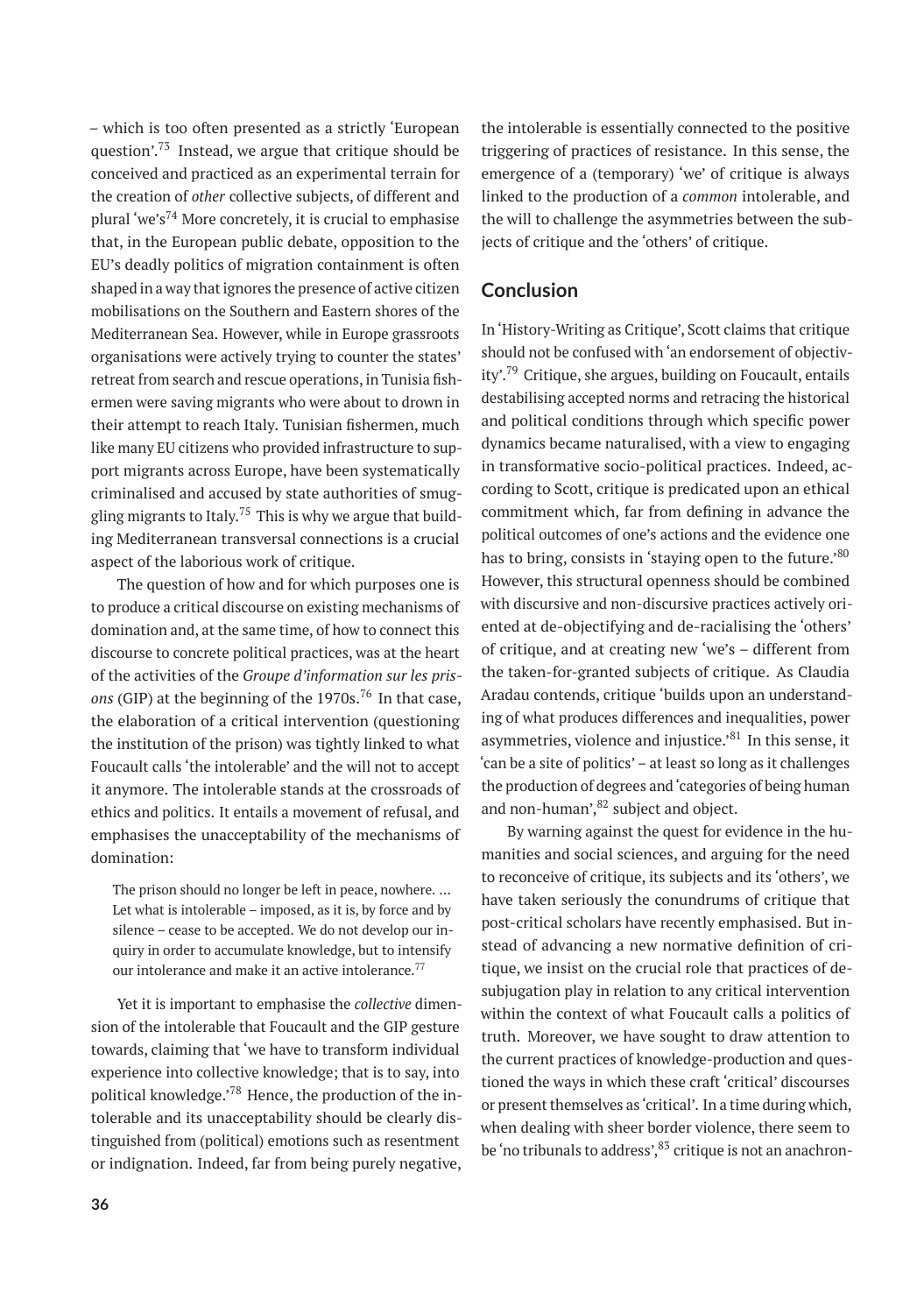istic intellectual practice detached from reality, nor a task to be confined to problem-solving endeavours. This is particularly evident when we consider the states' overt violations of international law, on the one hand, and their ability to play with the law, on the other. In the face of this situation, conflating critique with a mere accumulation of evidence has generated a saturation of the political space without being able to produce any 'common intolerable'. Thus, the laborious work of critique aiming to unmake the effects of power associated with any given regime of truth should not be replaced with a series of claims for more reality, more facts or more truths.

By focusing on the Mediterranean scene of death, we hope to have shown the urgent need to refuse the terms in which this 'problem' is currently framed and to question the very fact of thinking of migration as a 'problem'. Instead, it is paramount to shift our attention to the constant, albeit often invisible, racialisation of migrant lives as 'black' bodies to be saved. Indeed, the differential labelling and the racialisation of lives which sustain the government of a category of subjects called 'migrants' should be taken not only as a fundamental target of critique, but also as the starting point for a new problematisation of the subjects of critique. If 'immanent critique' can be defined as a 'kind of critique that does not involve the adoption of a privileged position with respect to the object of critique', $84$  the concept of critique that we defend here is *doubly immanent*, since it also strives to problematise its own position with respect to the subjects of critique.

To conclude, we would like to mention two further issues as possible orientations for future inquiries.

First, the current (theoretical and political) conjuncture of the conundrums of critique clearly indicates the impossibility of detaching critical interventions from 'the fabric of social struggles', $85$  and the intellectual and practical necessity to ground critique in those contestations. The appropriate response to critical practices that turn out to be ineffective is not an impact-driven or problem-solving approach. On the contrary, we should strive to attune critical interventions to the movements of collective refusal that are currently in place. One of the main methodological principles that one can draw from Foucault's work is that 'where there is power, there is resistance, and yet, or rather consequently, this resistance is

never in a position of exteriority in relation to power.'<sup>86</sup> To be consistent with this principle, when revealing the role of historically constituted power/knowledge formations in the shaping of our current beliefs, practices, institutions and of our own selves, critique must also reveal the multiplicity of points of resistance that played 'the role of adversary, target, support or handle' for the emergence and concrete functioning of those formations.<sup>87</sup> Thus, critique should never be separated from concrete movements of desubjugation and resistance. In other words, 'the historical and theoretical analysis of power relations, institutions and knowledge' should always be coupled with 'the movements, critiques and experiences that call them into question in reality.'<sup>88</sup>

Second, as our analysis of the Mediterranean context has shown, raising and problematising the issue of critique, of its subjects and objects, also entails questioning its main hinge: the (re)production of racialised mechanisms of capture and asymmetries of lives, as well as of the 'others' of critique, might make it necessary, within migration studies itself, eventually to reorient critique away from an exclusive focus on migration as such, or from a 'containerisation of critique'.<sup>89</sup> Striving to build transversal alliances between EU citizens and those labelled as 'migrants' to fight against current rights destitution strategies and deadly politics of precarisation is a route worth exploring.

*Daniele Lorenzini is Assistant Professor of Philosophy at the University of Warwick and author of* La force du vrai *(2017). Martina Tazzioli is Lecturer in Politics and International Relations at Goldsmiths, University of London, and a member of the editorial collective of* Radical Philosophy*. Her books include* The Making of Migration *(2019).*

#### Notes

1. UNHCR, 'Desperate Journeys' (2018), accessed 31 August 2019, <https://www.unhcr.org/desperatejourneys/>

2. Martina Tazzioli, 'The Desultory Politics of Mobility and the Humanitarian-Military Border in the Mediterranean: *Mare Nostrum* Beyond the Sea', *REMHU: Revista Interdisciplinar da Mobilidade Humana* 23 (2015), 61–82. See also Maurice Stierl, 'A Fleet of Mediterranean Border Humanitarians', *Antipode* 50:3 (2018), 704–24.

3. Matteo Villa, 'Sea Arrivals to Italy: The Cost of Deterrence Policies', *Italian Institute for International Political Studies* (2018), accessed 31 August 2019, [https://www.ispionline.it/en/](https://www.ispionline.it/en/publication/sea-arrivals-italy-cost-deterrence-policies-21367) [publication/sea-arrivals-italy-cost-deterrence-policies-21367](https://www.ispionline.it/en/publication/sea-arrivals-italy-cost-deterrence-policies-21367)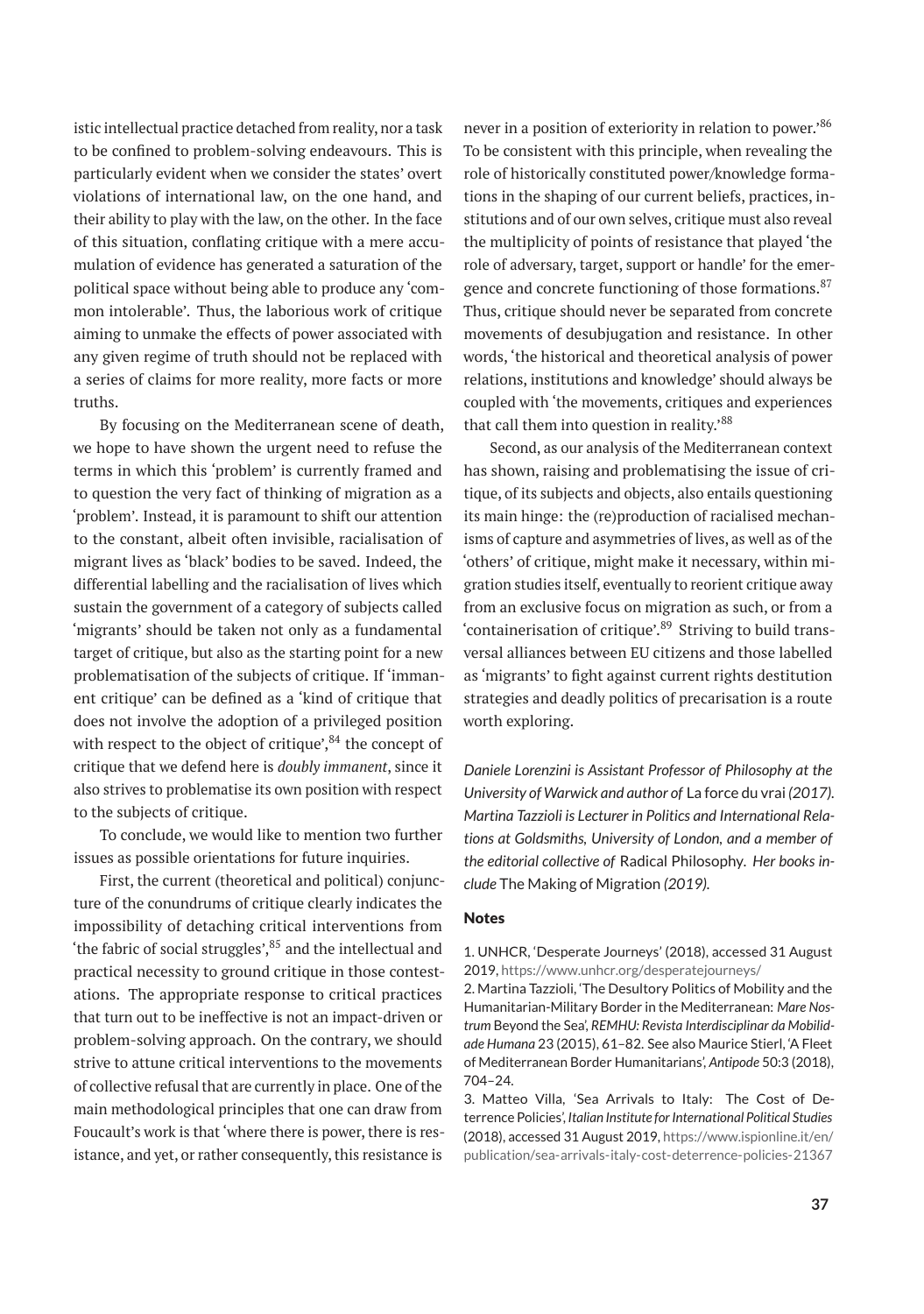4. Eyal Weizman, *Forensic Architecture: Violence at the Threshold of Detectability* (New York: Zone Books, 2017), 65.

5. Alexander Betts and Paul Collier, *Refuge: Transforming a Broken Refugee System* (London: Allen Lane, 2017); Heaven Crawley et al., 'Destination Europe? Understanding the Dynamics and Drivers of Mediterranean Migration in 2015', MEDMIG Final Report, 2016, [https://www.compas.ox.ac.uk/wp-content/uploads/](https://www.compas.ox.ac.uk/wp-content/uploads/PR-2016-MEDMIG_Destination_Europe.pdf) [PR-2016-MEDMIG\\_Destination\\_Europe.pdf](https://www.compas.ox.ac.uk/wp-content/uploads/PR-2016-MEDMIG_Destination_Europe.pdf)

6. Roberto Beneduce, *Archeologie del trauma: Un'antropologia del sottosuolo* (Roma–Bari: Laterza, 2010).

7. We do not want to suggest, however, that such a mode of critique constitutes the *only* legitimate way in which critique can be conceived of and practiced today. We do not discuss, for instance, the fruitful critical resources that the Marxist tradition provides us with to address the issues that we raise here.

8. Bruno Latour, 'An Attempt at a "Compositionist Manifesto,"' *New Literary History* 41:3 (2010), 471–90.

9. Rita Felski, 'Introduction' to the special issue 'Recomposing the Humanities with Bruno Latour', *New Literary History* 47:2–3 (2106), 221.

10. Ibid., 221–2.

11. Jonathan Luke Austin, 'A Parasitic Critique for International Relations', *International Political Sociology* 13:2 (2019), 215–31. 12. Felski, 'Introduction', 221.

13. Amia Srinivasan, 'Genealogy, Epistemology, and Worldmaking', *Proceedings of the Aristotelian Society* 119:2 (2019), 127–56. 14. Raymond Geuss, 'Genealogy as Critique', *European Journal of Philosophy* 10:2 (2002), 209–15; Martin Saar, *Genealogie als Kritik: Geschichte und Theorie des Subjekts nach Nietzsche und Foucault* (Frankfurt-am-Main: Campus, 2007); Colin Koopman, *Genealogy as Critique: Foucault and the Problems of Modernity* (Bloomington: Indiana University Press, 2013).

15. Mark Bevir, 'What is Genealogy?', *Journal of the Philosophy of History* 2:3 (2008), 263–75; David Couzens Hoy, 'Genealogy, Phenomenology, Critical Theory', *Journal of the Philosophy of History* 2:3 (2008), 276–94.

16. See for example Daniel J. Levitin, *Weaponized Lies: How to Think Critically in the Post-Truth Era* (New York: Penguin Random House, 2016); Lee McIntyre, *Post-Truth* (Cambridge, MA: The MIT Press, 2018).

17. Roberto Mordacci, *La condizione neomoderna* (Tornio: Einaudi, 2017).

18. Bruno Latour, 'Why Has Critique Run out of Steam? From Matters of Fact to Matters of Concern', *Critical Inquiry* 30:2 (2004): 225–48.

19. Ibid., 231.

20. Ibid., 232.

21. Rita Felski, *The Limits of Critique* (Chicago: The University of Chicago Press, 2015), 171.

22. Elias Steinhilper and Rob Gruijters, 'Border Deaths in the Mediterranean: What We Can Learn from the Latest Data', *Border Criminologies*(2017), accessed 31 August 2019, [https://www.](https://www.law.ox.ac.uk/research-subject-groups/centre-criminology/centreborder-criminologies/blog/2017/03/institutional) [law.ox.ac.uk/research-subject-groups/centre-criminology/](https://www.law.ox.ac.uk/research-subject-groups/centre-criminology/centreborder-criminologies/blog/2017/03/institutional) [centreborder-criminologies/blog/2017/03/institutional](https://www.law.ox.ac.uk/research-subject-groups/centre-criminology/centreborder-criminologies/blog/2017/03/institutional)

23. See, for example, Laurent De Sutter, ed., *Postcritique* (Paris: Presses universitaires de France, 2019).

24. Jesper Aagaard, 'Striving for Experiential Resonance: Critique, Post-Critique, and Phenomenology', *Qualitative Studies*  $5.1(2018)$ , 32

25. Bernard E. Harcourt, 'The Last Refuge of Scoundrels: The Problem of Truth in the Twenty-First Century', unpublished manuscript.

26. Jacques Derrida, 'History of the Lie: Prolegomena', in *Without Alibi* (Stanford: Stanford University Press, 2002), 61.

27. Michel Foucault, *On the Government of the Living: Lectures at the Collège de France, 1979–80*, ed. Michel Senellart (Basingstoke: Palgrave Macmillan, 2012), 95–6.

28. Daniele Lorenzini, 'What is a "Regime of Truth"?', *Le Foucaldien* 1:1 (2015), [https://foucaldien.net/articles/abstract/10.](https://foucaldien.net/articles/abstract/10.16995/lefou.2) [16995/lefou.2](https://foucaldien.net/articles/abstract/10.16995/lefou.2)

29. Foucault, *On the Government of the Living*, 82, 93–4. 30. Ibid., 100–1.

31. Donna Haraway, 'Situated Knowledges: The Science Question in Feminism and the Privilege of Partial Perspective', *Feminist Studies* 14:3 (1988), 575–99.

32. Richard Wyn Jones, 'The Test of Practice: An Interview with Richard Wyn Jones', in *Critical Theory in International Relations and Security Studies*, eds. Shannon Brincat, Laura Lima and Joao Nunes (London: Routledge, 2012), 100.

33. Wendy Brown, *Edgework: Critical Essays on Knowledge and Politics* (Princeton: Princeton University Press, 2005), 4. 34. Ibid., 4.

35. Felski, *The Limits of Critique*, 29.

36. Charles Heller and Lorenzo Pezzani, 'Ebbing and Flowing: The EU's Shifting Practices of (Non-)Assistance and Bordering in a Time of Crisis', *Near Futures Online*, 2016, accessed 31 August 2019, [http://nearfuturesonline.org/ebbing-and-flowing-the](http://nearfuturesonline.org/ebbing-and-flowing-the-eus-shifting-practices-of-non-assistance-and-bordering-in-a-time-of-crisis/)[eus-shifting-practices-of-non-assistance-and-bordering-in-a](http://nearfuturesonline.org/ebbing-and-flowing-the-eus-shifting-practices-of-non-assistance-and-bordering-in-a-time-of-crisis/)[time-of-crisis/](http://nearfuturesonline.org/ebbing-and-flowing-the-eus-shifting-practices-of-non-assistance-and-bordering-in-a-time-of-crisis/)

37. Judith Butler, 'Critique, Crisis, and Violence', lecture delivered at the University of Bologna, 2017, accessed: 31 August 2019, <https://www.youtube.com/watch?v=peVgdUK5qAQ>

38. Joan W. Scott, 'The Evidence of Experience', *Critical Inquiry* 17:4 (1991), 776.

39. Ibid., 777–8.

40. Carlo Ginzburg, *Il filo e le tracce: Vero, falso, finto* (Milano: Feltrinelli, 2006).

41. William Walters, 'Foucault and Frontiers: Notes on the Birth of the Humanitarian Border', in *Governmentality: Current Issues and Future Challenges*, eds. Ulrich Bröckling, Susanne Krasmann and Thomas Lemke (London: Routledge, 2011), 138–64.

42. Janet Roitman, *Anti-Crisis* (Durham, NC: Duke University Press, 2013), 3.

43. Lisa Lowe, *The Intimacies of Four Continents* (Durham, NC: Duke University Press, 2015).

44. Michel Foucault, 'Structuralism and Post-Structuralism', in *Aesthetics, Method, and Epistemology*, ed. James D. Faubion (New York: The New Press, 1998), 450.

45. Michel Foucault, 'Polemics, Politics, and Problematizations: An Interview with Michel Foucault', in *The Foucault Reader*, ed. P. Rabinow (New York: Pantheon Books, 1984), 384.

46. On this point, see also Verena Erlenbusch-Anderson, *Genealogies of Terrorism: Revolution, State Violence, Empire* (New York: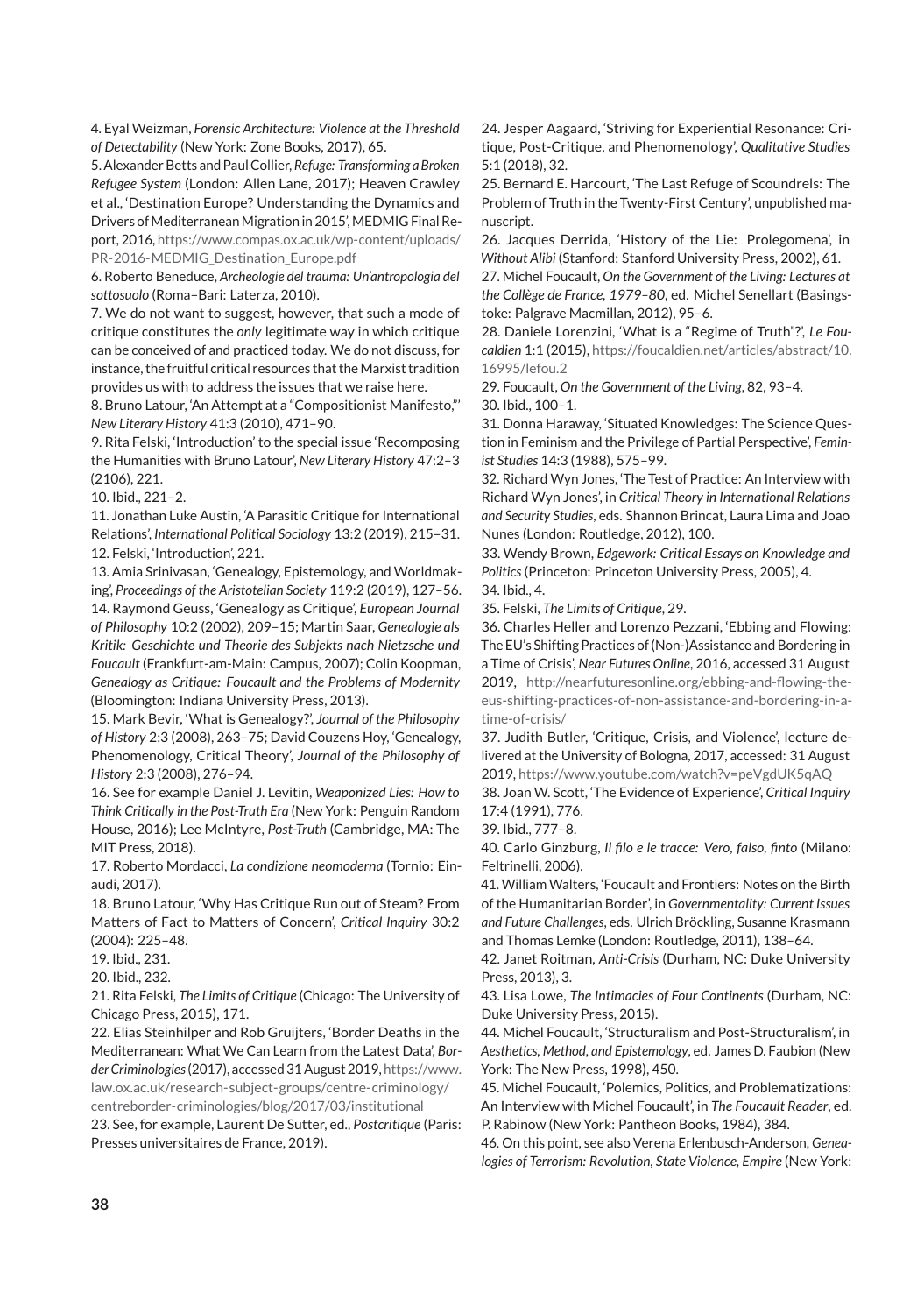Columbia University Press, 2018), 163. For a similar point, see Claudia Aradau, Presentation delivered at the 44th Annual Conference of the British International Studies Association, London, 12–14 June 2019.

47. Bruno Latour,*Reassembling the Social: AnIntroduction to Actor-Network-Theory* (Oxford: Oxford University Press, 2005), 136. 48. Ibid., 137–8.

49. Ibid., 92.

50. Foucault, 'Structuralism and Post-Structuralism', 449–50. 51. Ibid., 450.

52. Jonathan Luke Austin, 'Towards an International Political Ergonomics', *European Journal of International Relations* 25:4 (2019), 980.

53. Latour, 'An Attempt at a "Compositionist Manifesto"', 474. 54. Ibid., 475.

55. Michel Foucault, 'What is Critique?', in *The Politics of Truth*, ed. S. Lotringer (Los Angeles: Semiotext(e), 2007), 45. 56. Ibid., 47.

57. Daniele Lorenzini, 'From Counter-Conduct to Critical Attitude: Michel Foucault and the Art of Not Being Governed Quite So Much', *Foucault Studies* 21 (2016), 7–21.

58. Linda Zerilli, 'Critique as a Political Practice of Freedom', in *A Time for Critique*, eds. Didier Fassin and Bernard E. Harcourt (New York: Columbia University Press, 2019), 36–51.

59. Brown, *Edgework*; Butler, 'Critique, Crisis, and Violence'; Chandra T. Mohanty, *Feminism without Borders: Decolonizing Theory, Practicing Solidarity* (Durham, NC: Duke University Press, 2003); Saba Mahmood, *Politics of Piety: The Islamic Revival and the Feminist Subject* (Princeton: Princeton University Press, 2011).

60. Michel Foucault, 'What is Enlightenment?', in *The Foucault Reader*, ed. P. Rabinow (New York: Pantheon Books, 1984), 50. 61. Jesse J. Prinz, 'History as Genealogy: Interrogating Liberalism Through Philosophy's Past', unpublished manuscript.

62. Martin Saar, 'Understanding Genealogy: History, Power, and the Self', *Journal of the Philosophy of History* 2:3 (2008), 312. 63. Latour, *Reassembling the Social*, 109.

64. Judith Butler, 'What is Critique? An Essay on Foucault's Virtue', *Transversal*, 2001, [https://transversal.at/transversal/0806/](https://transversal.at/transversal/0806/butler/en) [butler/en](https://transversal.at/transversal/0806/butler/en)

65. Foucault, 'Polemics, Politics, and Problematizations', 385. On this point, see Judith Revel, *Foucault avec Merleau-Ponty: Ontologie politique, présentisme et histoire* (Paris: Vrin, 2015), 53.

66. Daniele Lorenzini, 'On Possibilising Genealogy', *Inquiry: An Interdisciplinary Journal of Philosophy* (2020), [https://www.](https://www.tandfonline.com/doi/full/10.1080/0020174X.2020.1712227) [tandfonline.com/doi/full/10.1080/0020174X.2020.1712227](https://www.tandfonline.com/doi/full/10.1080/0020174X.2020.1712227)

67. Nicholas De Genova, 'The "Migrant Crisis" as Racial Crisis: Do *Black Lives Matter* in Europe?', *Ethnic and Racial Studies* 41:10 (2018), 1765–82.

68. Peter Redfield, 'Bioexpectations: Life Technologies as Humanitarian Goods', *Public Culture* 24:1 (2012), 157–84.

69. For a similar question, see Michel Foucault and Gilles Deleuze, 'Intellectuals and Power: A Conversation between Michel Foucault and Gilles Deleuze', in Michel Foucault, *Language, Counter-Memory, Practice: Selected Essays and Interviews*, ed. Donald F. Bouchard (Ithaca: Cornell University Press, 1977), 205–17.

70. Judith Revel, "'What Are We at the Present Time?" Foucault and the Question of the Present', in *Foucault and the History of Our Present*, eds. Sophie Fuggle, Yari Lanci and Martina Tazzioli (Basingstoke: Palgrave Macmillan, 2015), 20.

71. Saidiya V. Hartman, *Scenes of Subjection: Terror, Slavery, and Self-Making in Nineteenth-Century America* (Oxford: Oxford University Press, 1997).

72. Étienne Balibar, *We, the People of Europe? Reflections on Transnational Citizenship* (Princeton: Princeton University Press, 2003).

73. Nicholas De Genova, 'The European Question: Migration, Race, and Postcoloniality in Europe', *Social Text* 34:3 (2016), 75– 102.

74. Martina Tazzioli, *The Making of Migration: Biopoltics of Mobility at Europe's Borders* (London: Sage, 2019).

75. Lorenzo Tondo, 'Tunisian Fishermen Await Trial after "Saving Hundreds of Migrants"', *The Guardian*, 2018, accessed 10 November 2019, [https://www.theguardian.com/](https://www.theguardian.com/world/2018/sep/05/tunisian-fishermen-await-trial-after-saving-hundreds-of-migrants) [world/2018/sep/05/tunisian-fishermen-await-trial-after](https://www.theguardian.com/world/2018/sep/05/tunisian-fishermen-await-trial-after-saving-hundreds-of-migrants)[saving-hundreds-of-migrants](https://www.theguardian.com/world/2018/sep/05/tunisian-fishermen-await-trial-after-saving-hundreds-of-migrants)

76. Philippe Artières et al. (eds.), *Le Groupe d'information sur les prisons: Archives d'une lutte, 1970–72* (Caen: IMEC Éditeur, 2003).

77.Michel Foucault, '(Sur les prisons)', in*Dits et écrits II, 1970–75*, eds. Daniel Defert and François Ewald (Paris: Gallimard, 1994), 176.

78. Michel Foucault, 'Enquête sur les prisons: brisons les barreaux du silence', in *Dits et écrits II, 1970–75*, eds. Daniel Defert and François Ewald (Paris: Gallimard, 1994), 178.

79. Joan W. Scott, 'History-Writing as Critique', in *Manifestos for History*, eds. Keith Jenkins, Sue Morgan and Alun Munslow (London: Routledge, 2007), 23.

80. Ibid., 25.

81. Claudia Aradau, 'Technology, Agency, Critique: An Interview with Claudia Aradau', in *Technology and Agency in International Relations*, eds. Marijn Hoijtink and Matthias Leese (London: Routledge, 2019), 196.

82. Ibid.

83. Butler, 'Critique, Crisis, and Violence'.

84. Robert Guay, 'Genealogy as Immanent Critique: Working from the Inside', in *The Edinburgh Critical History of Nineteenth-Century Philosophy*, ed. Alison Stone (Edinburgh: Edinburgh University Press, 2011), 169.

85. Mohanty, *Feminism without Borders*. See also Sandro Mezzadra, 'European Citizenship and the Place of Migrants' Struggles in a New Radical Europe: An Interview with Sandro Mezzadra', *LeftEast* (2013), accessed 31 August 2019, [http://www.criticatac.ro/lefteast/european-citizenship-and](http://www.criticatac.ro/lefteast/european-citizenship-and-the-place-of-migrants-struggles-in-a-new-radical-europe-a-talk-with-sandro-mezzadra/)[the-place-of-migrants-struggles-in-a-new-radical-europe-a](http://www.criticatac.ro/lefteast/european-citizenship-and-the-place-of-migrants-struggles-in-a-new-radical-europe-a-talk-with-sandro-mezzadra/)[talk-with-sandro-mezzadra/](http://www.criticatac.ro/lefteast/european-citizenship-and-the-place-of-migrants-struggles-in-a-new-radical-europe-a-talk-with-sandro-mezzadra/)

86. Michel Foucault, *The History of Sexuality, Volume 1: An Introduction* (New York: Pantheon Books, 1978), 95. 87. Ibid.

88. Michel Foucault, 'Politics and Ethics: An Interview', in *The Foucault Reader*, ed. P. Rabinow (New York: Pantheon Books, 1984), 374.

89. Tazzioli, *The Making of Migration*, 156.